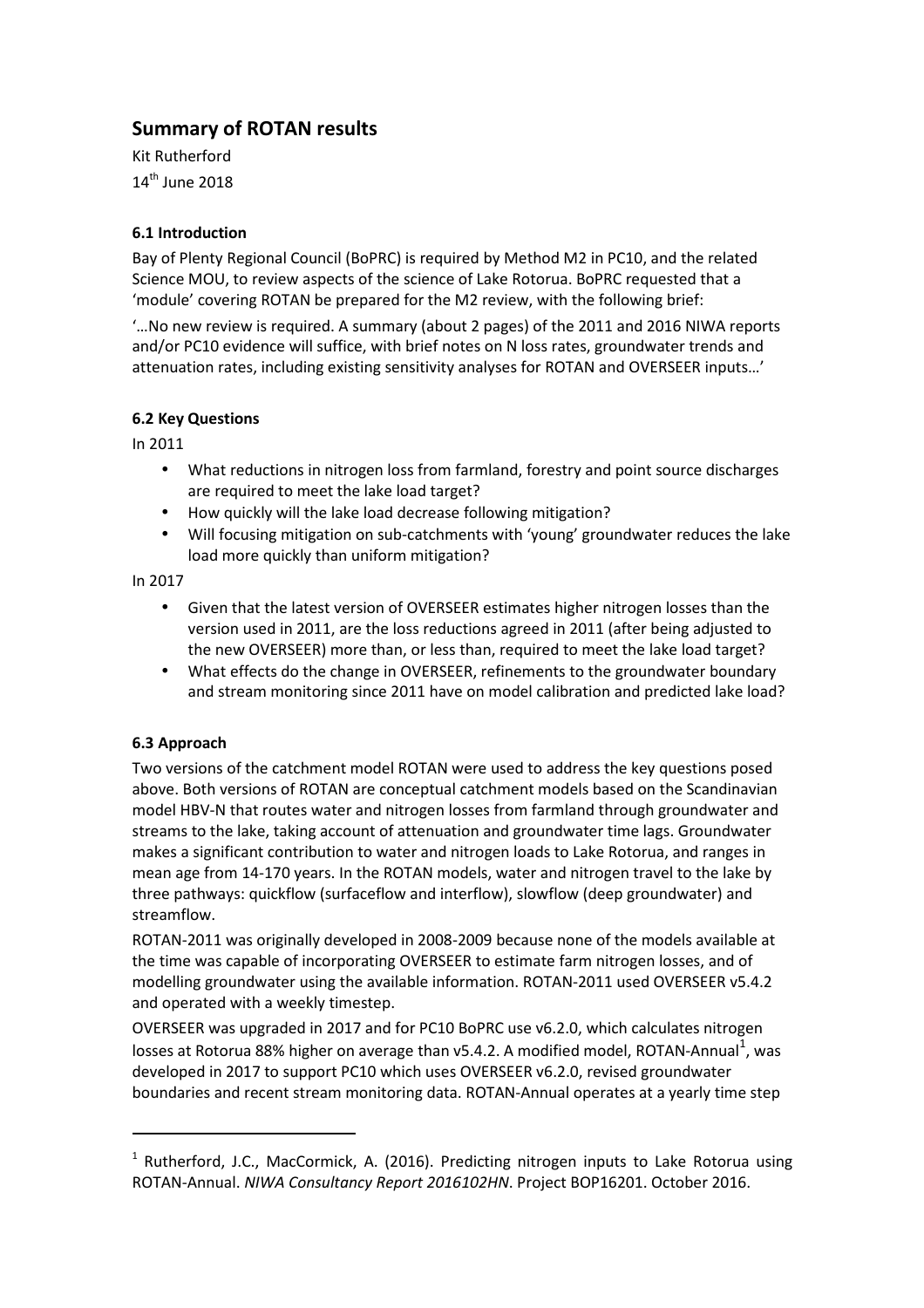which is consistent with OVERSEER (which reports annual nutrient loss) and the annual target load for Lake Rotorua.

Land use/cover maps, agricultural statistics and 'expert opinion' from landowners provided input data for OVERSEER v6.2.0 which predicted historic farm losses from 1900-2015 for input into ROTAN-Annual.

Nitrogen removal along each pathway (termed attenuation) is quantified in ROTAN-Annual using three separate coefficients whose values were calibrated to match monitored stream concentrations from 1967-2015 using groundwater residence times<sup>2</sup> and aquifer boundaries<sup>3</sup> published by GNS-Science. It was not feasible to determine the attenuation coefficients directly, and hence they needed to be estimated by model calibration. Calibration relied heavily on measured stream concentrations because there were only limited groundwater concentration data. There is uncertainty about which land parcels drain to each monitoring site and the associated groundwater travel times. There is also uncertainty in the timing of land use intensification, and historic farm nitrogen losses.

### **6.4 Results and Discussion**

 $\overline{\phantom{a}}$ 

The ROTAN-2011 study estimated that the sum of nitrogen export from forests, farmland, geothermal, urban and treated sewage in 2010 was 725 tN  $y<sup>-1</sup>$  and that to meet the lake load target, exports would need to be reduced by about 320 tN  $v<sup>1</sup>$  (see Table 1). These losses were estimated using OVERSEER v5.4.2. The 2011 modelling concluded that such reductions would result in a significant decrease in lake load within 35 years. Prior to the 2011 modelling, it had been assumed that the best way to reduce the lake load quickly would be to reduce nitrogen losses in catchments with short groundwater lag times. However, modelling indicated that catchments with widely differing groundwater lag times responded at a similar rate in terms of nitrogen export. Two factors contribute to this finding. Firstly, near-surface flow (estimated to supply about half the lake nitrogen load) is 'young' water, whose nitrogen concentrations will respond quickly to any reductions in farm losses. Secondly, 'old' groundwater (estimated to supply the other half of lake nitrogen load) is modelled using large, deep aquifers assumed to be well-mixed. Nitrogen concentrations in 'old' groundwater are low, having not reached equilibrium with the overlying land use. It will take a long time for nitrogen concentrations in 'old' groundwater to reach their final equilibrium values following the proposed reductions in farm losses. Nevertheless, the 2011 modelling predicted that the lake load is likely to decline faster than might be inferred from the published groundwater ages.

A critical factor in determining how quickly lake loads decrease after the proposed N loss reductions is the amount of mixing that occurs in the groundwater. Morgenstern  $^2$  used the exponential-pistonflow model (EPM) to analyse tritium (and other atmospheric tracers) in groundwater. By matching measured tritium concentrations, they infer the proportions of mixing (the exponential E component of the EPM model) and piston flow (the P component). ROTAN-Annual uses a similar EPM modelling approach and for the PC10 study predicted that lake N loads would decrease following the proposed N loss reductions at a similar rate to the ROTAN-2011 predictions.

In 2017 the ROTAN-Annual study used OVERSEER v6.2.0 which estimated nitrogen losses on average 88% higher than those estimated using OVERSEER v5.4.2 and used in the ROTAN-2011

<sup>&</sup>lt;sup>2</sup> Morgenstern, U.; Daughney, C.J.; Leonard, G.; Gordon, D.; Donath, F.M.; Reeves, R. (2015). Using groundwater age and hydrochemistry to understand sources and dynamics of nutrient contamination through the catchment into Lake Rotorua, New Zealand. *Hydrology & Earth Systems Science 19: 803-822.*

<sup>3</sup> White, P.A., Rutherford, J.C. (2009) Groundwater catchment boundaries of Lake Rotorua. *GNS Science report, 2009/75LR for Environment Bay of Plenty.*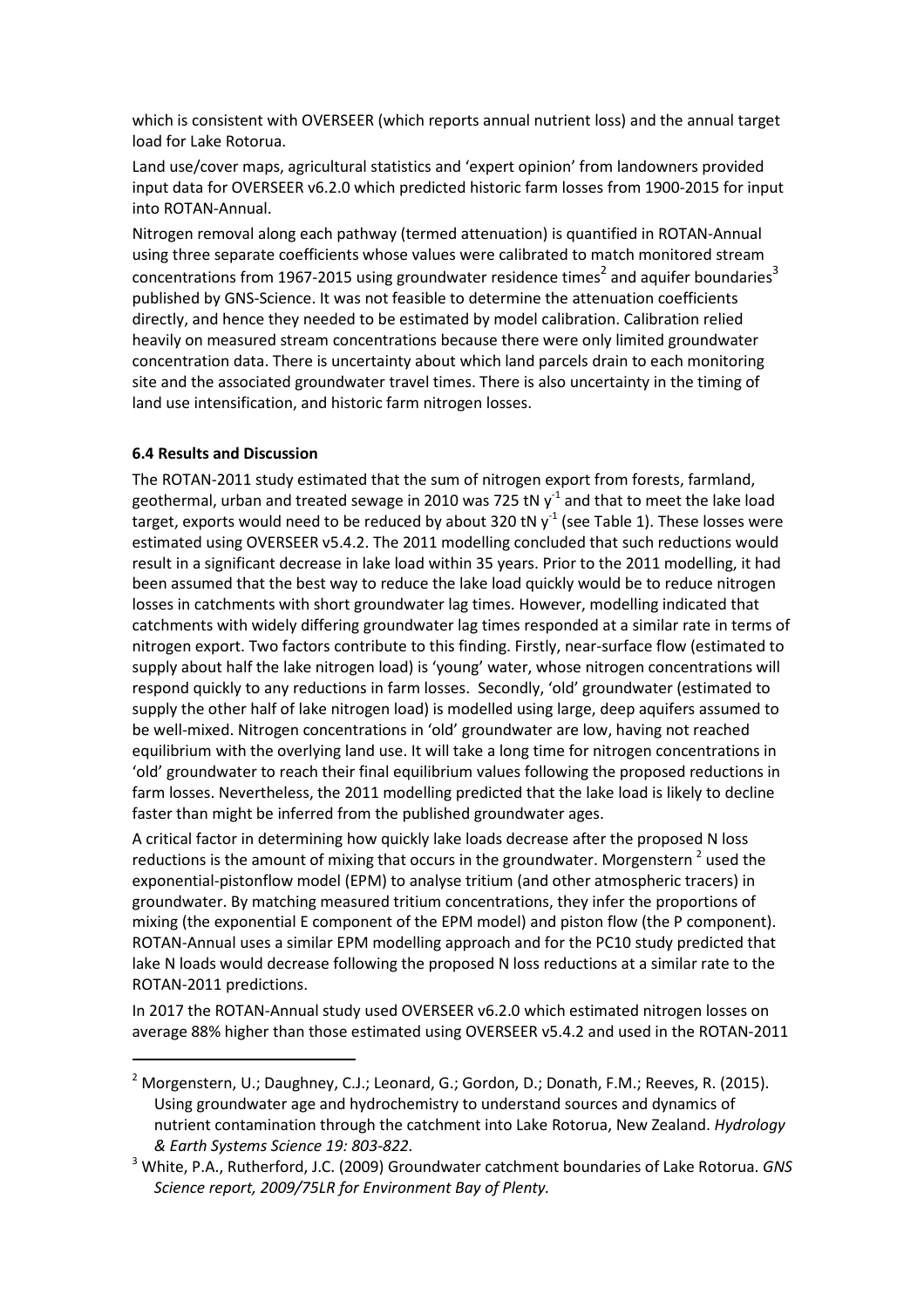modelling. A key issue for many stakeholders is the reliability of OVERSEER estimates of N losses from farmland. OVERSEER has been tested at a limited number of sites across New Zealand. The accuracy of N leaching is variously stated to be  $\pm 20\%$  and 25-30%  $^{4,5}$ . We assumed that the accuracy of OVERSEER predictions of N loss given good input data is  $\pm 30\%$ . Soils on many farms at Rotorua (well drained loams and sandy-loams) are like those at Taupo (smap.landcareresearch.co.nz) where OVERSEER has been tested <sup>6</sup>. Rainfall is higher in some parts of the Rotorua catchment than at Taupo. I understand that AgResearch is currently measuring N leaching losses on two farms at Rotorua where soils are permeable and rainfall is high but results were not available for consideration during the ROTAN-Annual modelling. Uncertainty in OVERSEER also stems from inaccuracies in input farming data  $^7$  which is high for historic farming systems. Based on published agricultural statistics, we estimated the uncertainty in historic N losses to be ±50%.

The 88% difference in average N losses between OVERSEER Version 5 and Version 6 raises concerns about the accuracy of the input data used in ROTAN-2011 and ROTAN-Annual. The owners strive to 'improve' OVERSEER as information comes to hand. Updating to Version 6 included changing from an annual to a monthly time step, accounting for seasonal changes in animal numbers, estimating N losses using drainage rather than rainfall, including a wider range of soils/rainfall/drainage classes, and revising the cropping model <sup>8</sup>. The contribution of each of these changes to the overall 88% difference at Rotorua is not clear, but OVERSEER documentation says '…leaching dominates N losses from pastoral systems…' which suggests the model is very sensitivity to the leaching sub-model. There is evidence from our modelling that the OVERSEER Version 6 losses are credible. ROTAN-2011 used OVERSEER Version 5 losses and matched observed stream concentrations with negligible attenuation. This was an unexpected finding because the proportion of N losses reaching the catchment outlet (viz., the proportion attenuated) varied from 39-45% in three Waikato catchments (land area 2,833- 4,614 km<sup>2</sup> c.f., 424 km<sup>2</sup> at Rotorua) <sup>9</sup>. Using Version 6 losses, ROTAN-Annual matched observed stream concentrations with an average attenuation of 42% which is a plausible value.

OVERSEER documentation says '…nitrate (NO3N) is the main form of N captured by OVERSEER plus some allowance for dissolved organic nitrogen (DON)...' <sup>5</sup>. DON was found to be 58% of TN leached from Taupo soils, with ranges of 5-70% from other New Zealand studies <sup>6</sup>. It is not clear from the OVERSEER documentation how much DON is included in the estimated losses. OVERSEER includes losses from overland flow, direct deposition in waterways, effluent pond discharges, and septic tanks although its documentation says these losses are small. OVERSEER

 $\overline{\phantom{a}}$ 

 $<sup>4</sup>$  Ledgard S. F., Waller J. E. (2001) Precision of estimates of nitrate leaching in Overseer®.</sup> Report to FertResearch. AgResearch Ruakura. 16p.

<sup>&</sup>lt;sup>5</sup> Watkins, N., Selbie, D. (2015). Technical Description of OVERSEER for Regional Councils. *Report RE500/2015/084*. AgResearch, Hamilton.

<sup>&</sup>lt;sup>6</sup> Hoogendoorn, C.J., Betteridge, K., Ledgard, S.F., Costall, D.A., Park, Z.A., Theobald, P.W. (2011). Nitrogen leaching from sheep-, cattle- and deer-grazed pastures in the Lake Taupo catchment. *Animal Production Science 51:* 416-425.

<sup>&</sup>lt;sup>7</sup> Shepherd, M., Wheeler, D. & Power, I. (2009). The scientific and operational challenges of using an OVERSEER® nutrient budget model within a regulatory framework to improve water quality in New Zealand. In: *Proceedings of the 16th Nitrogen Workshop, Turin, Italy, July 2009.* pp 601-602.

<sup>&</sup>lt;sup>8</sup> OVERSEER Technical Note No. 5 https://www.overseer.org.nz /files/download/ ac9380fbd3fb379

<sup>&</sup>lt;sup>9</sup> Alexander, R.B., Elliott, A.H., Shankar, U., McBride, G.B. (2002). Estimating the sources and transport of nutrients in the Waikato River Basin, New Zealand, *Water Resources Research 38(12).*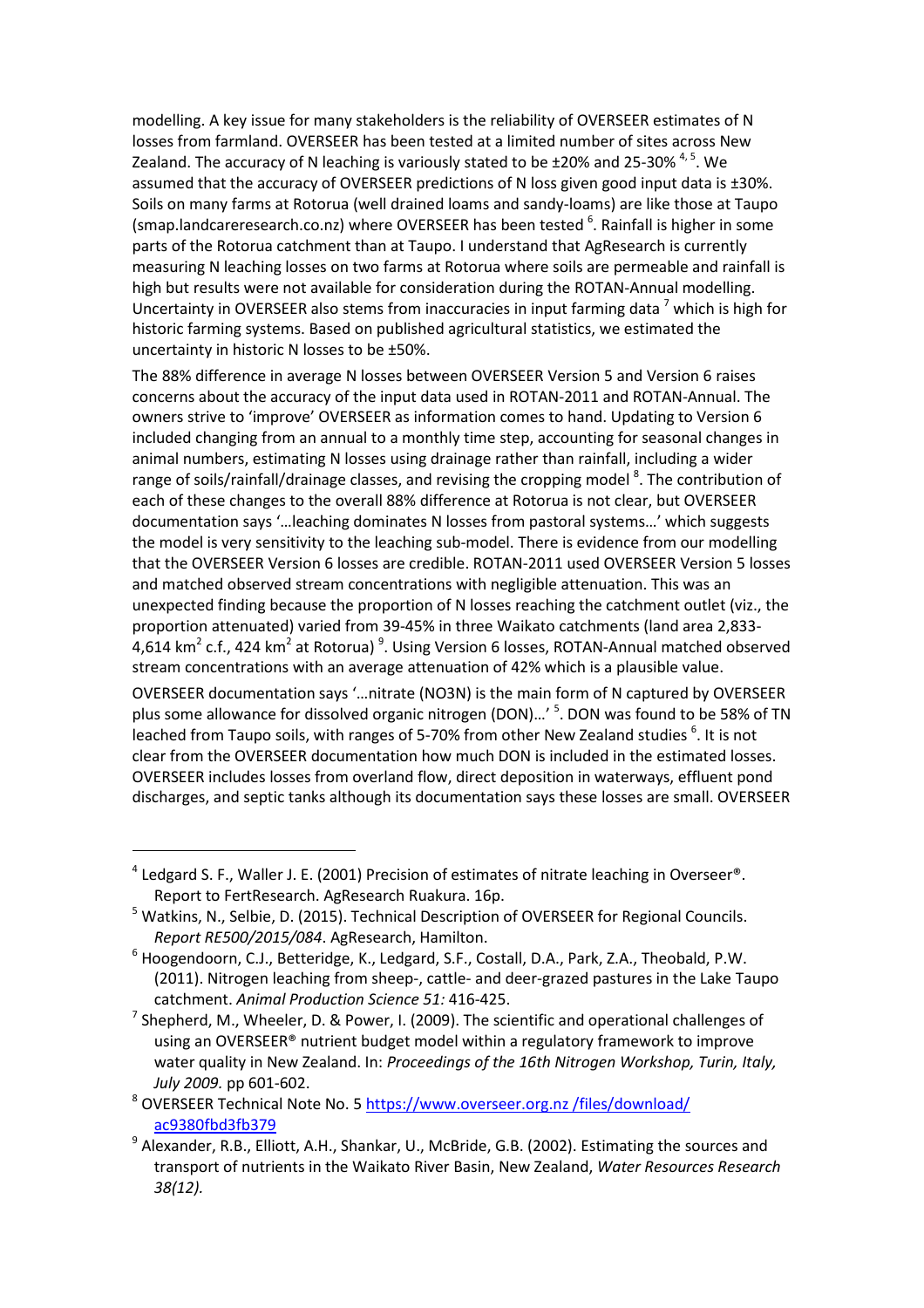does not model streambank or hillslope erosion <sup>5</sup> and so may underestimate particulate N (PN) losses.

ROTAN-Annual was calibrated to match stream total nitrogen (TN) concentrations (TN is the sum of nitrate, nitrite, ammonium, DON and PN). The rationale for this is that even if N losses occur predominantly as NO3N, some NO3N is likely to be converted to other forms (e.g., DON and PN) before reaching the spring/stream. Effectively we are assuming that OVERSEER estimates TN losses from farms, but that TN is predominantly in the form of NO3N.

ROTAN-Annual is calibrated to flow-weighted annual mean TN concentrations calculated from routine (typically monthly) stream sampling. Routine sampling is likely to have missed floods, although there are some samples in the dataset that were collected during high flows. Hoare <sup>10</sup> sampled floods in Rotorua streams and reported annual TN loads to the lake of 517 and 492 t N  $y<sup>-1</sup>$  for 1976 and 1977 respectively. These loads included floodflow PN (30 t N  $y<sup>-1</sup>$ ) which accounted for only 6% of the TN load. Abell  $^{11}$  conducted high frequency sampling during 17 floods in the Puarenga and Ngongotaha Streams in 2012-2014, and found that omitting the two largest floods only reduced annual TN yields by 6-7%. Thus, not sampling floods is likely to underestimate the annual load but the bias is unlikely to exceed 10%. In the late 1980s the Lake Rotorua Scientific Coordinating Committee agreed that floodflow PN should be omitted when calculating the load of 'bioavailable' N to Lake Rotorua – the rationale being that c. 50% of the load of particulates would settle on the lake bed and not contribute to eutrophication.

OVERSEER probably underestimates N losses during storms because it focuses on leaching, and does not model PN losses from erosion or critical sources areas. In addition, OVERSEER appears not to include DON losses. Nevertheless, OVERSEER provides a quantitative index of the effects of land use. OVERSEER documentation<sup>7</sup> emphasises its strength in quantifying the effects of changes in farm practice. We take this to mean that OVERSEER estimates of the change in N losses with a change in land use are more accurate (including being unbiased) than estimates of actual nitrogen losses. This being so, if OVERSEER underestimates N losses, when ROTAN is calibrated against observed stream and groundwater N concentrations, the resulting attenuation coefficients will be underestimates. However, when the model is used to make predictions following land use change using the calibrated attenuation coefficients, there is a reasonable expectation that predictions will be unbiased.

When ROTAN-Annual was calibrated, several combinations of attenuation coefficients gave equally good fits to stream N concentrations. The slowflow (groundwater) and streamflow attenuation coefficients in ROTAN-Annual were found to strongly influence predicted stream concentrations and were inversely correlated. Thus, an equally good fit was possible using low slowflow/high streamflow attenuation, and high slowflow/low streamflow attenuation. Predictions were insensitive to quickflow attenuation. There were insufficient data available to estimate the slowflow and streamflow attenuation coefficients independently. Morgenstern argues that N attenuation in groundwater at Rotorua is negligibly small  $^2$ . This is based on the finding that oxygen concentrations are high in water >100 years old, implying little microbial activity including denitrification (the principal cause of N loss in groundwaters). When I calibrated ROTAN-Annual, one combination of attenuation coefficients that gave a good fit to observed stream concentrations was negligible groundwater (slowflow) attenuation and high stream attenuation. Thus, the ROTAN modelling is not inconsistent with Morgenstern's suggestion of negligible groundwater attenuation. However, I cannot rule out (based on

 $\overline{\phantom{a}}$ 

 $10$  Hoare, R.A. (1980). The sensitivity to phosphorus and nitrogen of Lake Rotorua, New Zealand. Progress in Water Technology 12: 897–904.

<sup>&</sup>lt;sup>11</sup> Abell, J.M., Hamilton, D.P., Rutherford, J.C. (2012). Quantifying temporal and spatial variations in sediment, nitrogen and phosphorus transport in stream inflows to a large eutrophic lake. *Environmental Science Processes & Impacts*. doi: 10.1039/c3em00083d.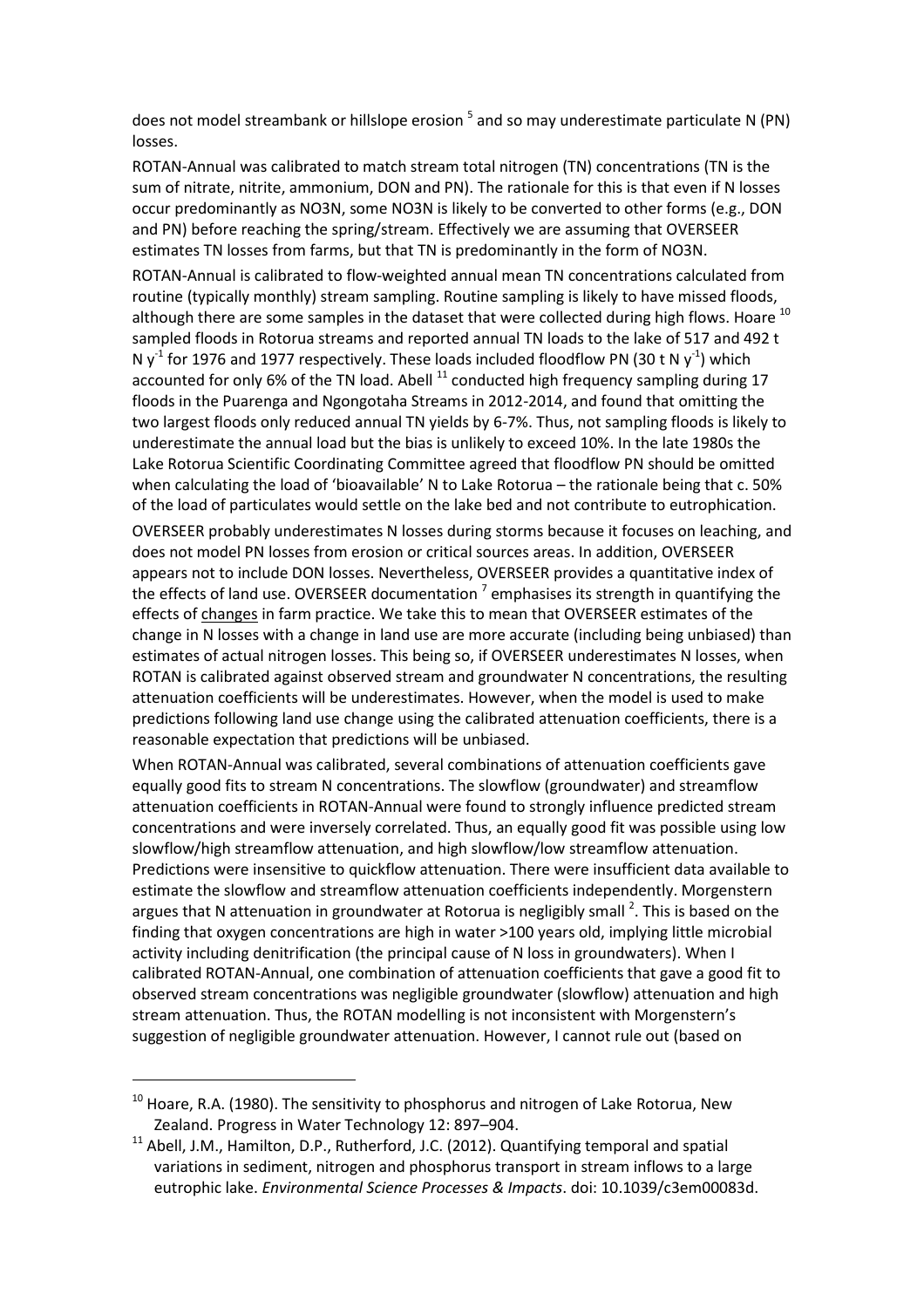ROTAN calibration) the possibility of low but non-zero slowflow attenuation. If groundwater attenuation is negligibly small (as argued by Morgenstern) then most attenuation must be occurring the vadose zone (just below the root zone), in streams, and/or in the riparian zone. We estimate that about half the total nitrogen load is transported to the lake in shallow groundwater and stream flow, with the other half transported in groundwater.

Viner<sup>12</sup> collated data on nutrient removal (streamflow attenuation) rates in New Zealand streams, which were used to constrain streamflow attenuation coefficients during ROTAN-Annual calibration. However, reported nutrient removal rates varied across an order of magnitude and did not allow unique values to be estimated in Rotorua streams. It would be possible to measure streamflow attenuation rates at Rotorua – as discussed below.

The inability to estimate unique values of the three attenuation coefficients indicates that ROTAN is an 'over determined' model. One remedy is to simplify the model and have only one attenuation coefficient. The reason we did not take this approach was that desire to model the effects of groundwater lags and changes over time in N loss with landuse intensification. Water and nitrogen travels to the lake along several different pathways with different travel times, and I see no merit in trying to 'lump' these together. One way to combat 'over determination' in ROTAN would be to conduct experiments that measure directly one or more of the attenuation coefficients – as discussed below.

Although calibration furnished several combinations of attenuation coefficients, these different combinations gave similar predicted lake loads. This is not surprising given that all the combinations of attenuation coefficients identified during calibration matched observed stream concentrations (viz., lake loads). This indicates that not being able to estimate unique attenuation coefficients does not pose a problem when predicting lake load – the focus of the study.

When the model was calibrated assuming that attenuation coefficients were the same in all sub-catchments, it was not possible to obtain a satisfactory match to observed stream concentrations at all 10 monitoring sites. The mismatches may have been the result of uncertainty in model input data, or differences in attenuation between sub-catchments. When the model was calibrated allowing attenuation coefficients to vary between sub-catchments, the goodness of fit to monitored stream concentrations improved slightly. However, there were no obvious reasons for the differences in calibrated attenuation coefficients between sub-catchments. Predicted lake loads were not significantly different assuming homogeneous or variable attenuation coefficients. At the PC10 hearings, submitters were keen to exploit the apparent differences in attenuation between sub-catchments, and to manage each subcatchment differently. I warned against this because the apparent differences in attenuation may very well be an artefact of uncertainties in the model and/or its input data. Firstly, the boundaries of the recharge zones draining to major springs and stream monitoring sites are uncertain (notably in the Awahou and Hamurana). While the area of the recharge zone can be estimated using a water balance, the complexity of the hydro-geology suggests to me that deciding where the boundaries lie is fraught with difficulty. GNS has estimated boundaries assuming homogeneous porous media but clearly the Mamaku ignimbrites are anything but homogeneous. GNS has developed a groundwater model that could help but few results are available. Secondly, the land use history in each sub-catchment is uncertain (e.g., when exactly did dairy farms come into full operation in the Awahou catchment?). Thirdly, OVERSEER is a steady-state model and there is uncertainty about how long it takes N losses to adjust to a new equilibrium after a significant land use change (e.g., how long after converting a sheep/beef farm to dairy does the N loss rate for the dairy farm apply?).

<sup>12</sup> Viner, A.B. (Ed). (1987). Nitrogen, phosphorus and oxygen dynamics in rivers. In: *Inland Waters of New Zealand*. DSIR Bulletin 241*.*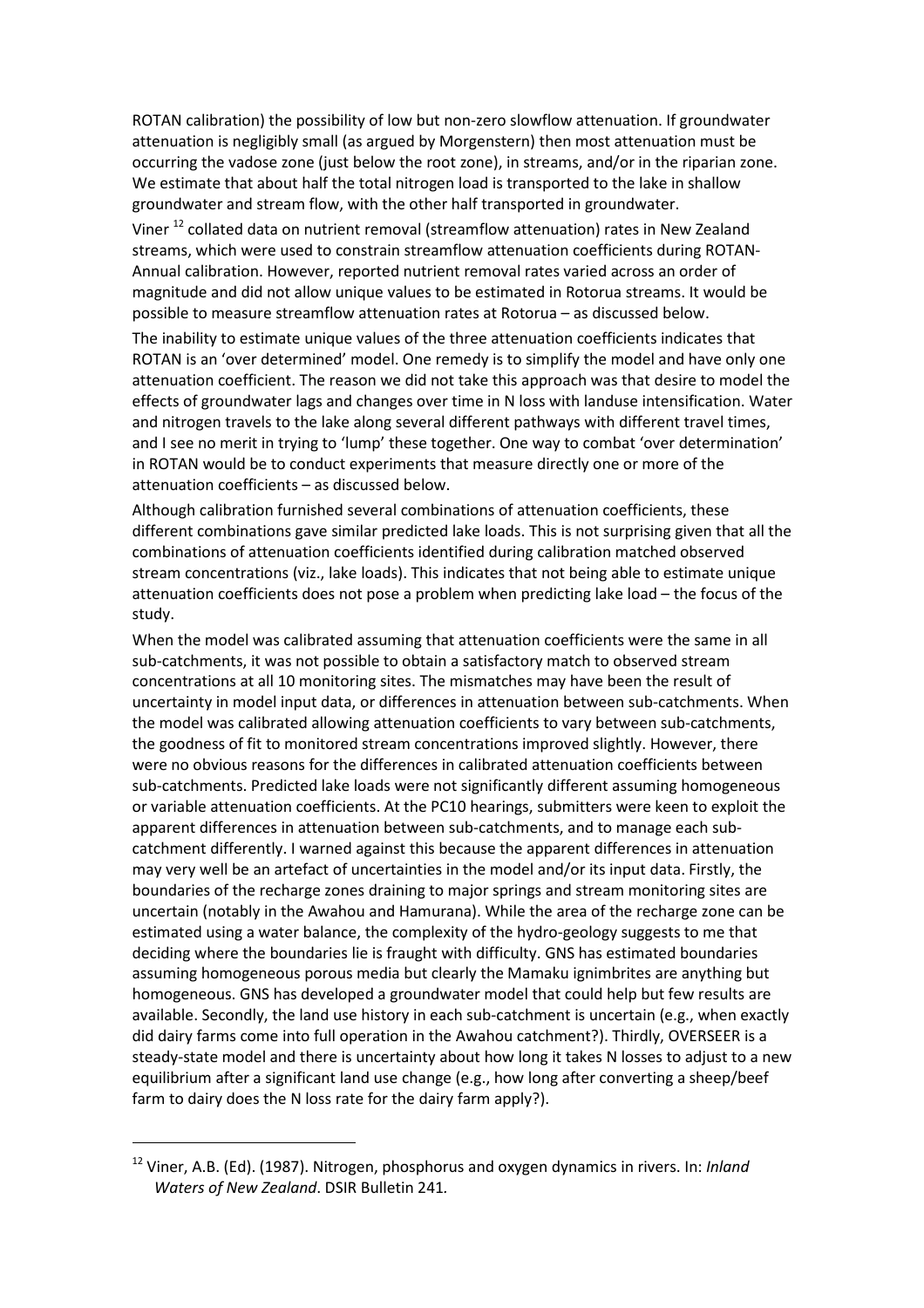ROTAN-Annual was run using numerous feasible combinations of coefficients (a Monte Carlo simulation). The 'most likely' steady state load for current land (750 t y<sup>-1</sup>) (range 670-840 t y<sup>-1</sup>) matches the ROTAN-2011 estimate (725 t  $y^{-1}$ ) which shows that the results of the 2011 study are still valid even though OVERSEER has changed, new groundwater boundaries have been defined and there are seven years more stream monitoring data. What differs between models is that in ROTAN-2011 (with nitrogen losses estimated using OVERSEER v5.4.2) calibrated attenuation was zero in nine of the ten catchments, whereas in ROTAN-Annual (OVERSEER v6.2.0) attenuation was non-zero in all catchments.

For the loss reductions in PC10, ROTAN-Annual predicted a steady-state lake load of 425 t  $y<sup>-1</sup>$ (390-460 t y<sup>-1</sup>). This is slightly higher than the target lake load of 405 t y<sup>-1</sup> but the difference may not be statistically significant. Assuming the distribution of predicted lake loads to be either uniform or normal, with upper and lower bounds of 390 and 460 t  $y<sup>-1</sup>$ , then there is a 21% or 13% probability the steady state lake load will be less than, and a 79% or 87% probability it will be greater than, the target of 405 t  $y<sup>-1</sup>$ . Thus, there is a negligible risk the nitrogen control measures in PC10 will be more than required, but a risk (c. 12-20%) they will be less than required to meet the lake target. ROTAN-Annual predicts that nitrogen reductions specified by BoPRC will reduce lake loads to within 25% of the target within 25 years although steady-state may not be reached until after 2100. The time-scale of recovery is like that predicted by ROTAN-2011.

## **6.5 Limitations and Gaps in Understanding**

When calibrating ROTAN-Annual, it was clear that there were uncertainties in key model input data, notably: historical stocking rates and nitrogen losses; boundaries of the recharge zones feeding the major springs and spring-fed rivers; and hence the flow pathways and travel times between individual farms and springs, streams or the lake.

The majority of stream concentration and flow observations are at sites close to the lake, with few longitudinal surveys of stream flow and concentration. Consequently, stream attenuation coefficients could not be quantified directly. Groundwater concentrations have been monitored at only two sites, although synoptic sampling has been undertaken in nearly 200 bores and springs. Groundwater age measured in several of the major springs and streams, but not at multiple points along streams. These data limitations meant that it was not possible to identify flow pathways, residence times and N concentrations, and hence to estimate groundwater attenuation coefficients directly.

Stream and groundwater attenuation coefficients were estimated by calibration to stream concentrations, with the few available groundwater concentrations helping to constrain calibrated coefficients. However, it was found that unique values for these attenuation coefficients could not be found by calibrating to stream monitoring data. Rather several combinations of (correlated) coefficients gave equally good fits to measured stream concentrations. One consequence is that calibrated coefficients have a high uncertainty, and it was not possible to determine whether attenuation is higher in some sub-catchments than others. The Committee hearing the PC10 noted that evidence '…warned (submitters) against trying to exploit the apparent differences in attenuation between sub-catchments because they are unreliable…' and that '…the expert evidence was not contested...'

### **6.5 Recommendations for future actions**

1. There is little that can be done to refine historical information on stocking rates and nitrogen losses. However, routine monitoring of groundwater at key locations would allow future nitrogen concentration changes over time to be quantified. Initially, concentrations are expected increase as groundwater affected by high nitrogen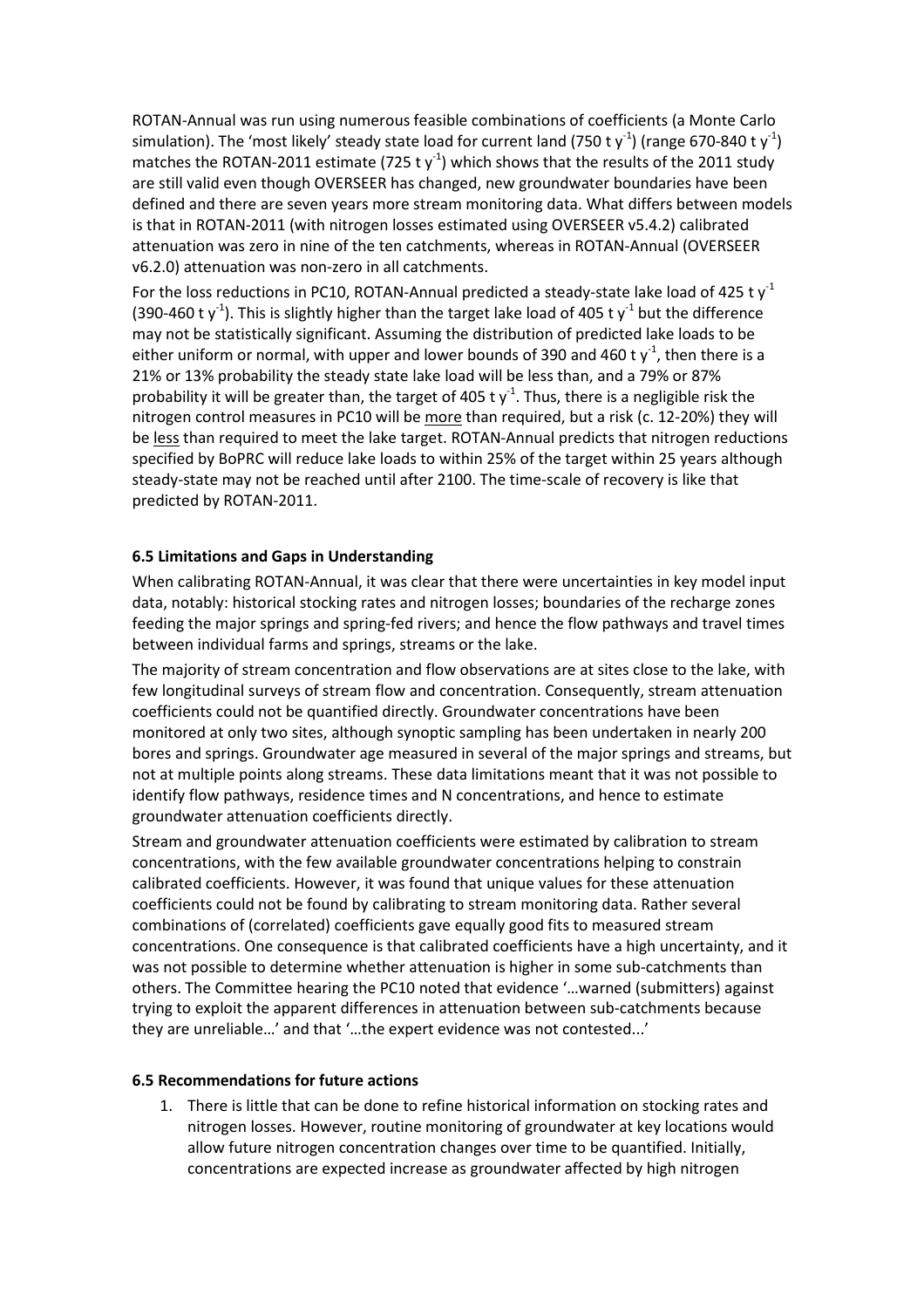drainage from recent land use intensification arrives at the monitoring sites, but as mitigation measures take effect they are expected to decrease.

- 2. Additional synoptic surveys of groundwater would better quantify the spatial distribution of nitrogen concentration, together with iron, manganese, oxygen, carbon and redox (indicators of the likely groundwater attenuation rate). Routine monitoring of groundwater concentrations would allow the effectiveness of remediation to be tracked over time.
- 3. Longitudinal surveys of stream flow would indicate where shallow and deep groundwater re-emerges into streams. This would enable refinement of flow pathways and aquifer boundaries – critical in the ROTAN modelling. Measuring water age in longitudinal surveys would help refine current estimates of groundwater flow pathways and residence times. Longitudinal surveys of flow and nitrogen concentration would allow stream attenuation to be calculated, to constrain current estimates based on Viner (1986).
- 4. In other parts of New Zealand, groundwater models have been used to estimate flow pathways and residence times. The hydro-geology of Rotorua is complex and although GNS-Science has developed a groundwater model, only preliminary results have been sighted to date. Further refinement of the groundwater model would help refine current estimates of groundwater attenuation, aquifer boundaries and the likely response time of lake loads to the mitigation measures proposed under PC10.